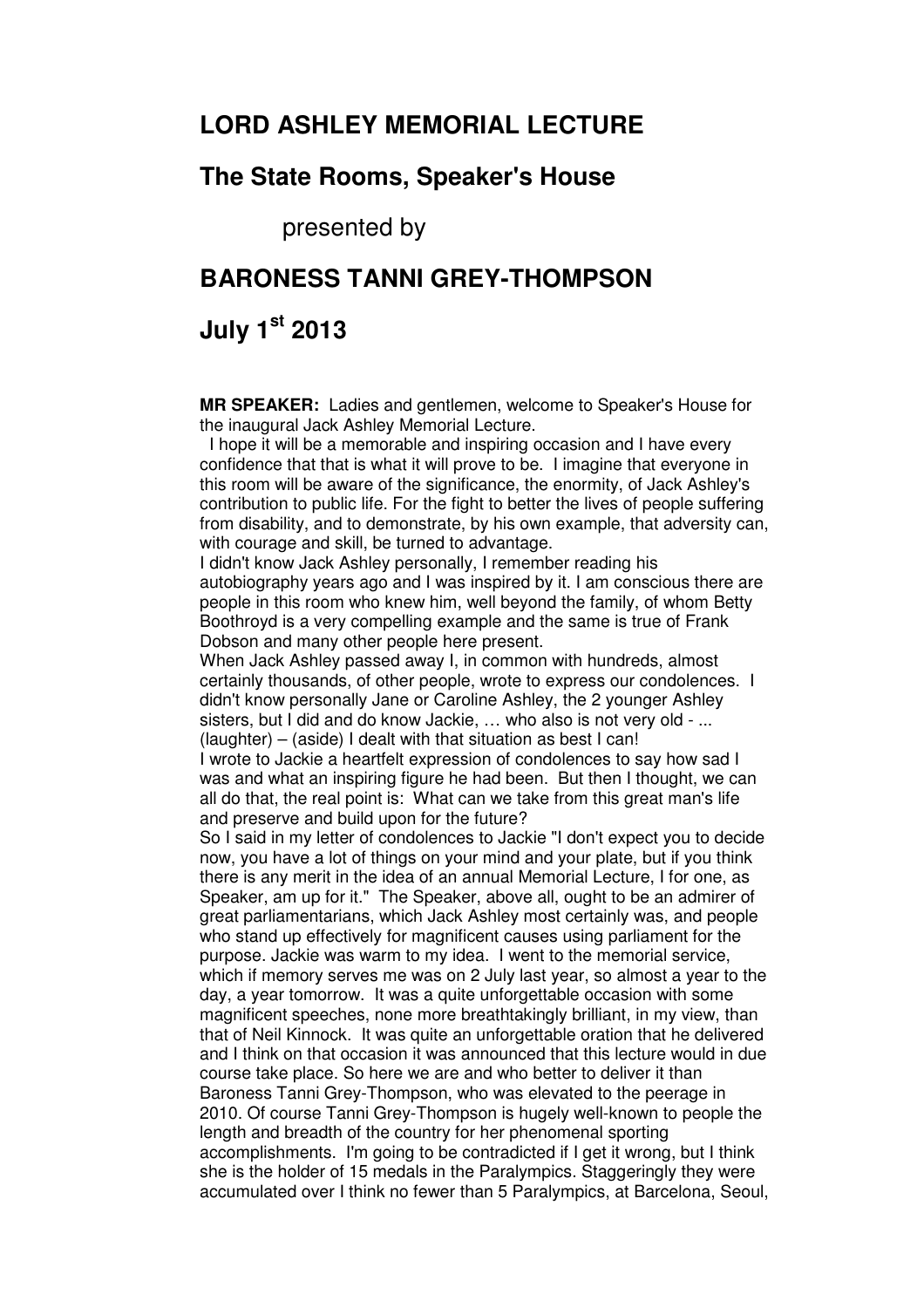Atlanta, Sydney, and Athens, so she began gathering those medals in 1988 and she continued to acquire medals as late as 2004, that record I think speaks for itself.

She is not just been a huge success herself, but a huge inspiration to other people. I don't know Tanni very well, but I know her a bit. She is completely down to earth, un-pompous and preoccupied with trying to help other people, which is something we all hugely admire. I hope she won't take great offence if I say that because of the sheer significance of what she has achieved, in addition to all other roles that she has performed, she has been awarded a number of honorary degrees, currently totaling 24! and we are still counting. So ladies and gentlemen, in recognition of Jack Ashley, the 3 Ashley "musketeers", who are here tonight, and a very special guest lecturer, please welcome the family and welcome Tanni Grey-Thompson.

Lord Ashley Memorial Lecture - July 1st 2013

Thank you, My Lords, Ladies, Gentleman and Colleagues – It is a very great pleasure to be here tonight.

I would like to thank Mr Speaker for his hospitality, and also the family of Lord Ashley for inviting me to speak tonight. It truly is an honour.

I didn't know Jack well but he had a massive influence on my early life. He was the first 'real' disabled person I saw on the television. I saw his campaigning work and how he challenged people's perceptions of impairment in a positive way.

Even as a child, I could see that some people tried to treat him differently, but although I obviously had a different impairment, I knew I shouldn't be treated differently from the wider population.

Even now I smile when we say 'treat disabled people differently' what we mean is discriminate but we shy away from that. The reality is, from the amount of mail I receive, is that disabled people are being discriminated against, they're still being spat at in the street, or excluded from work. The best hope I have is that they are just 'treated differently' I am guilty as anyone of tempering what I say, to achieve the longer term aim of equality.

My parents were always open with me that I was going to have to deal with people who would consider that I was less capable because I was disabled, but they also told me that I should never let it stand in the way of what I wanted to achieve. What I admired about Jack was his persistence, his manner, his humour and his dignity.

I met Jack in the House of Lords, very early on in my time there. Those first few weeks are tough and challenging, and I remember having cups of tea with people that I had grown up admiring and despairing of in equal numbers. I remember thinking 'oh wow, that's him'. He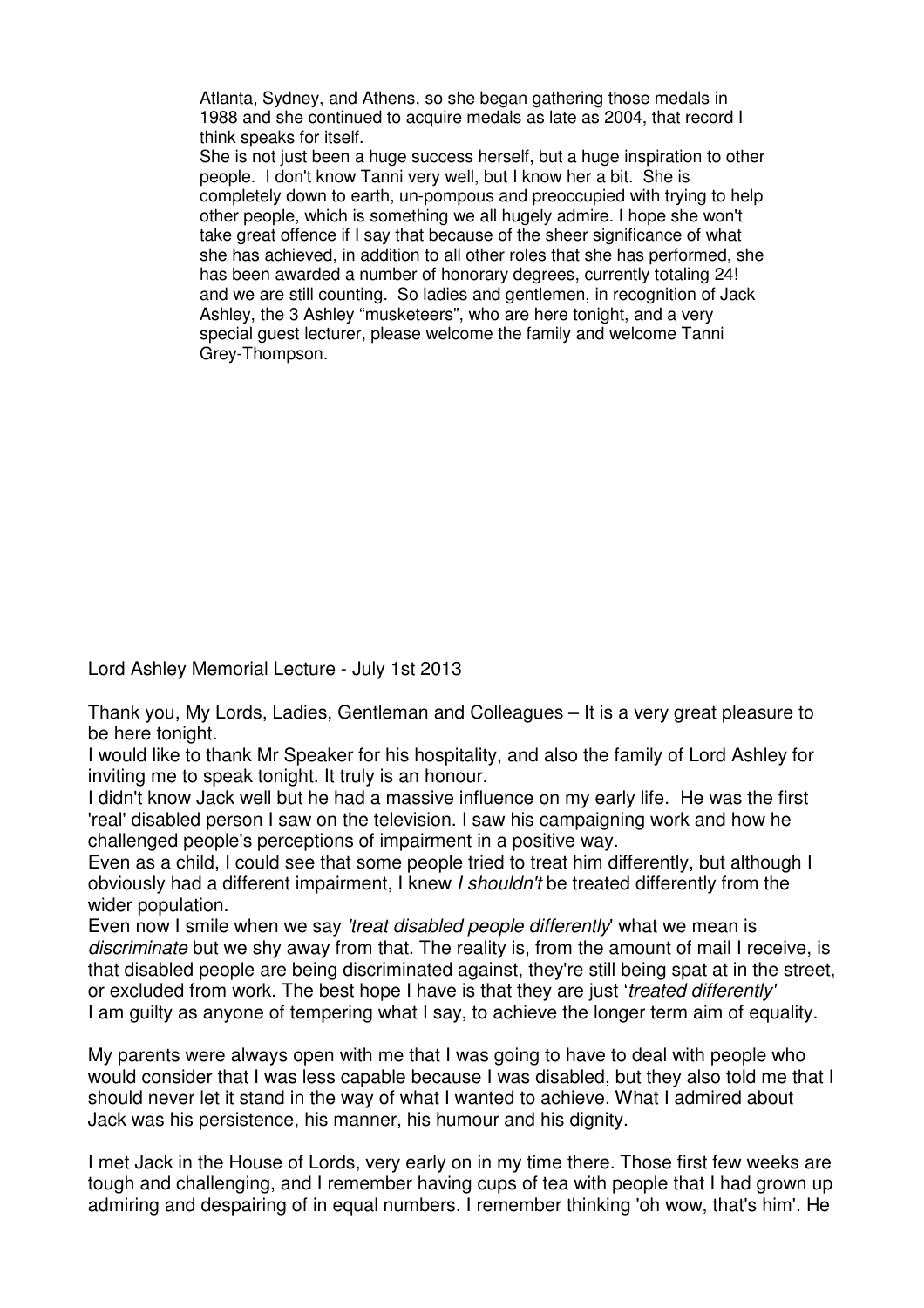approached me with a very simple 'Hello Tanni, I'm Jack Ashley' and I was very dignified and said "I know!" It is one of those times you look back and wish you had said something more intelligent!

We had some shared experiences. We were both on "This is Your Life", although not together. There is nothing like "This is Your Life" for digging out family members and friends who you barely remember, who think they are the ones who moulded you. If ever there was a person who richly deserved the title, the noble Lord, it was Jack.

When I say that Jack was the first 'real' disabled person I saw on TV, it was because all the other 'disabled' people I saw were actually actors, playing a part. They got the nuances of impairment wrong; none of them were disabled, just non-disabled actors playing what they thought disabled people were like. OK I know that the idiosyncrasies of filling in benefit forms is not going to make thrilling story lines, but some of the things I have witnessed recently would be worthy of a soap opera. I would like to say, oh how times have changed in the media world, but we are still not quite there yet. I knew it was wrong, because their experience of having a disability wasn't mine. They weren't treated the way I was treated. These were my really my only role models of what life might be like. Jack was the closest thing to reality that I wanted to experience. I remember watching Crossroads and the character Sandy Richardson, who seemed to randomly be in a wheelchair or walking on crutches, depending on the inaccessibility of 'hotel'. How wonderfully convenient, wouldn't it be great if life were like that? It turns out that his character was meant to have been injured in a car crash and then go on to make a full recovery, until someone pointed out that wouldn't happen in real life, and so the first disabled character was born.

I realised early on that bad people in films / history were quite often disabled. Richard III, Dr No, Darth Vader, Chris Tate (from Emmerdale) and of course the Daleks, although now they can fly in the most recent incarnations, and steps are no longer a barrier, I am quite envious of them. Then of course there was Ironside. The first good guy, who always caught the bad people, and he had the best van ever, with a tail lift. I don't think he drove himself - that would be a step too far. I'd never thought about driving, but was just a little disappointed to realise that what people expected me to drive was one of those blue plastic cars. I remember telling my parents I would rather get on a bus... the naivety of not realising that public transport at that time was absolutely appalling if you were in a chair. Oh how times have changed, or maybe not?

It makes me think of the number of times people have asked me if I can walk. It's as if my impairment will go away if I just tried a little bit harder. Just last year, someone asked me whether I had 'really' tried to walk! A few years ago when an airline lost my chair, one of the assistants asked whether if he held me under my arms I would like to try and walk. Uuum, no. If I had told him what I really thought then I would have had a chip on my shoulder.

For a long time I thought about my career being in different blocks or phases but the further I move away from the competitive side of it is easier to see that it is a continuous pathway. I've been presented with many opportunities in my life but journalists like to keep things in boxes. The three questions I am always asked are "You're how old?" As an athlete you were considered old at 30, now in the Lords, I am back to being young again! "How hard do you train" or my favourite" When did you decide you wanted to go in the House of Lords?" As if this was part of the athlete retirement package! Well in sport you have to create your own pathway and it is just like that in the House of Lords. If you dig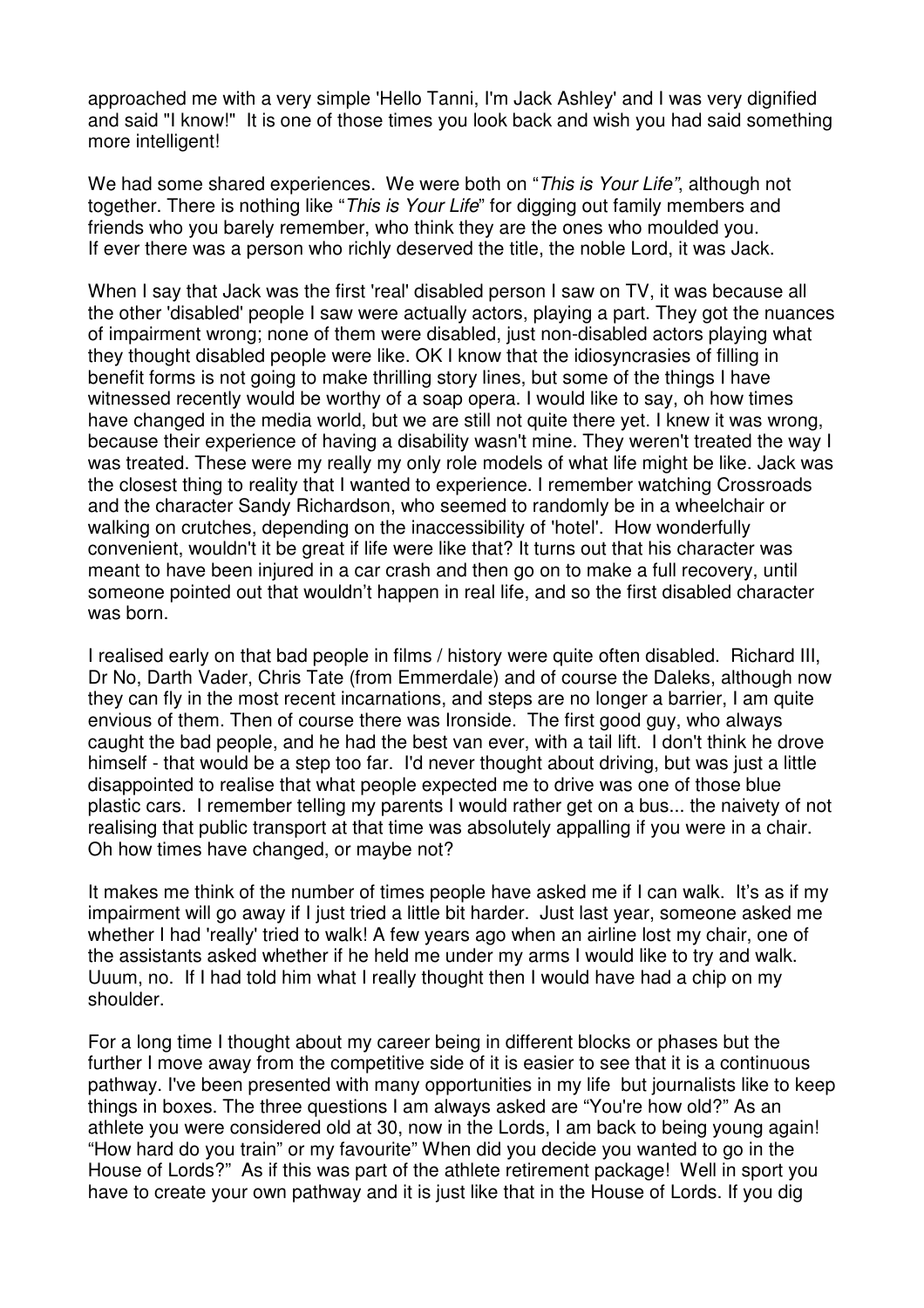just a little beneath the surface, you can see that my life in sport and Disability Rights has been linked. The things that I was fighting for as an athlete are not that different from what I want now.

While I competed I sat on the National Disability Council (I was 25 and really had no idea what I was doing), various sports councils, did a politics degree (although I said I would never go in to politics as it was for losers, I take that back!), I realised very early on that if I won gold medals it gave me a different platform to speak on. I think I was also lucky that I was born in 1969. I had Spina Bifida. My Mum later told me that one of her doctor's had told her that if I had been born a few years earlier I would have been taken away and not fed. It didn't stop various doctors suggesting all sorts of experimental surgery on me which we declined because none of it was going to help. it didn't matter because I couldn't walk anyway. I have too many friends who were experimented on.

My parents already had one daughter, my sister Sian, who was born with a heart condition which needed to be operated on immediately. It was then discovered that she had also been born with dislocated hips, which meant 18 months in a frog plaster. My arrival on the scene came with no real drama I was just in an incubator for a day or so I wasn't treated with much fanfare. I was definitely child number 2, thank goodness. My parents didn't really know what Spina Bifida was, because it wasn't discussed. Apparently my mother asked whether I would be able to have children. She later told me that she had no idea why she asked it, but felt that she had to ask something. The ability of women to have children is still such a major defining position on femininity. Years later when I was pregnant, and rang up to tell her, she was shocked. I asked whether it related back to my birth, she told me that she just didn't think I had the patience to be a mother! I was told by one enlightened person that people 'like me' shouldn't have children. I presumed she mean as a wheelchair user as opposed to me being Welsh! I say you 'have to laugh', but in all honesty, you shouldn't have to. You shouldn't have to deal with patronising people.

My grandparents struggled with my condition. I think more than one person pointed out that with both Sian and myself 'having problems' my parents weren't very good at having children. To my maternal Grandmother who was born in 1900, disability meant something entirely different to her. It was something to be embarrassed about. She didn't want to tell anyone, because of how it reflected back on the family, as if she could have done something about it. Because I could walk a little when I started school, I got in to what we now call mainstream school. Although back then, things were simple, we just called it school. My parents didn't know I was meant to go somewhere else, and the Head teacher didn't tell them. My walking deteriorated and by the age of 7 I was paralysed. My spine had collapsed and severed my spinal cord. There wasn't any pain. I didn't miss any school. There was no trauma. There was no drama. I thought it was cool that my legs no longer hurt when I fell down and if I cut my legs crawling over rocks on holiday it didn't matter. My parents were told that I would be better off walking with callipers as I would look more 'normal'. I remember one doctor asking me if I knew what a pressure sore was, I didn't, he showed me a picture, and told me if I got one I would die and it would be slow and painful. I have never had one. I feel proud that I haven't, in this instance, cost the NHS hundreds of thousands of pounds.

There were early experiences that heavily influenced me. I only remember one child being slightly horrible to me at a youth club, and called me 'limpy legs'. People who knew me were great, and didn't discriminate against me but those who didn't know me talked down to me. Even at 7 I recognised it, and fought against it. My parents didn't believe that my life should be different and my father told me that 'education gave me choices' Dad was an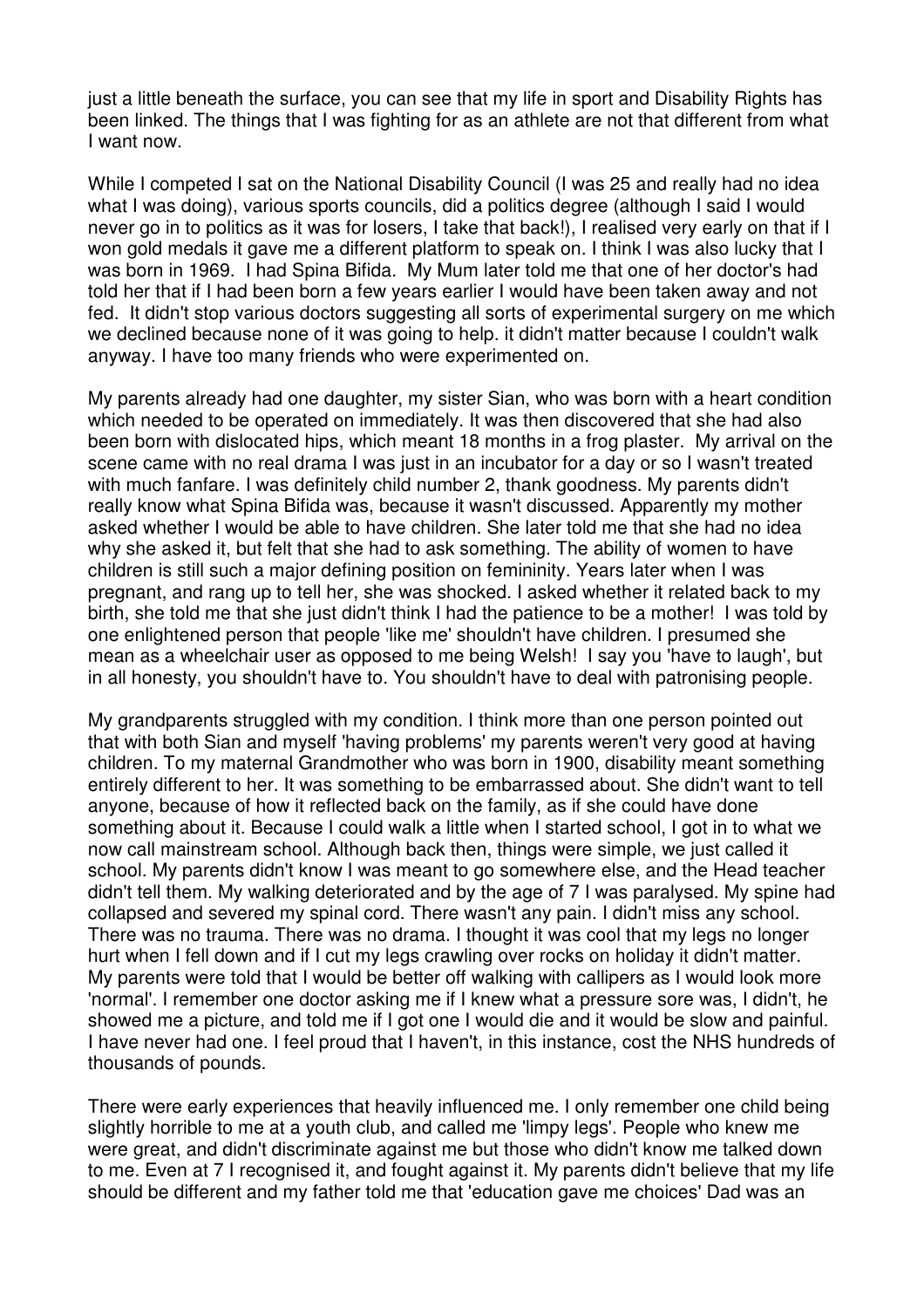architect. He didn't want to make the house wheelchair accessible. He, like many, thought ramps generally weren't aesthetically pleasing. He thought concrete was unpleasant and I still agree with him. The only thing I probably dislike more is tactile paving, and badly constructed dropped kerbs that are more dangerous than not having them. But of course, all impairment groups have the same problems, so we have to be happy with them. Just because I am disabled it doesn't mean I am willing to accept ugly things around me. Why should we have to 'make do' or somehow be grateful because we have something that makes our life a little easier?

I was going in to an inaccessible building to pick my daughter up from a school event last week and the organiser was putting a ramp down. Not very pretty but it meant I could get inside. One of the Mum's said to me 'having special treatment are we?'. She laughed. She thought she was being clever or funny. I just had the words 'patronising cow' screaming through my head. I wonder what the reaction would be if I said 'aren't you lucky because they let people like you in the building'. If I had a pound for everyone in the house of Lords who asked 'Are you in a race' I could probably solve the economic crisis! Now I've challenged Dame Anne Begg a couple of times, but she isn't up for it! My wheelchair doesn't define who I am, but it is important to me that it fits in with me. I am now in my stripped titanium and carbon fibre phase. I did away with my light up wheels when I came here.

The real reason that my parents didn't adapt the house is that they didn't want to make the family home only place I could live. Although years later Dad rephrased it and said that he didn't want me to live at home forever! These days we would say that there was a different spin on it.

Sitting in a Doctor's surgery in the early 80's I noticed a poster on the wall. It was advertising the International Year of Disabled Persons. And it listed, in an aspirational way, all the rights that I might one day get. They were

- to take part fully in the life and development of their societies,

- enjoy living conditions equal to those of other citizens,

- and have an equal share in improved conditions resulting from socio-economic development.

What really shocked me was I thought I had those rights, they were not aspirations and here was a poster telling me I could aspire to them. My Mum told me to ignore it as I could have whatever rights I wanted.

Politics influenced my life long before sport. When I was due to go to high school we all thought that I would follow my sister. Suddenly the head teacher of Sian's school wrote to my parents and told them that they 'didn't take' people like me. My parents read the right newspapers, and knew that there was something coming out called the Warnock Report. It was 1981.My father got hold of a copy of it, and ultimately threatened to sue the Secretary of State for Wales over my right to be educated in mainstream school. Dad wrote lots of letters. He made himself a real pain in the neck. I loved his letters. With a few caveats I was allowed an education. There is a certain irony that I am here tonight talking about this, when tomorrow in the House of Lords we have the second reading debate on the Children and Families Bill which will lead some families to be fighting for the same thing that my family did 30 years ago.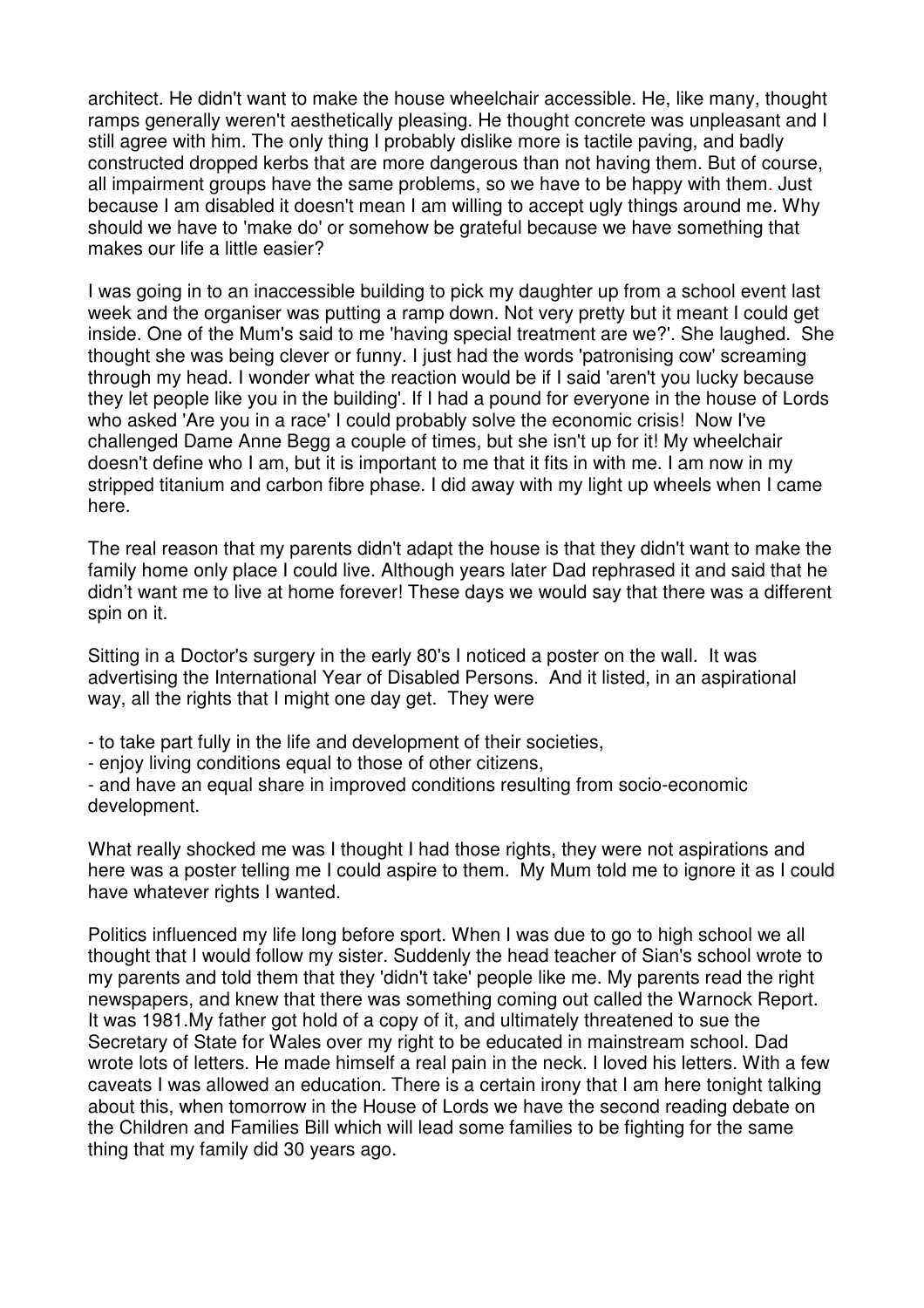I think it is really tough on parents of disabled children these days. They have to be experts in every area that effects their child's life. They are told that they have 'choice'. I find that an interesting use of words. I am not convinced that it means that they have more, they just told that they have. Jack has been quoted as saying that you should not accept 'the brush off if you know you are right'. My dad knew he was right, and the best place for me was not special education.

In another twist, which would be perfect in a movie, Mary Warnock tabled a debate on the Special Education, which was to mark the 30 years since her report, and I was able to sit in the Chamber and say that thanks to her, I ultimately ended up in the House of Lords.

I have lots of views on the changes that are coming through the recent legislation. We can spend as much time as we want debating what poverty really means, and then trying to work out which side various groups are on, but that feels a bit too much like spin. If you believe **some** by about 2020 just about everyone on the country will be on DLA.Even in mainstream school and doing well academically, I was sent off to have my IQ measured every year. I had to see a specialist careers adviser who told me not to be so ambitious in wanting to go to University, that I should just go to secretarial college and I could be taught how to answer a phone. I replied that I already knew that and he give me a detention! Actually my first job was answering a phone, but we ignore that!

Sport gave me some resilience to deal with these people. Winning and losing in a public environment, and everything that comes with it although not pleasant, toughens you up. Even the most aggressive email I have had over my stance on Welfare Reform or Assisted Suicide is not as bad as I have been told to my face in sport. In the early 1990's I had this light bulb moment. I heard about the medical and social model of disability. The world made sense. It made me realise that it wasn't my fault. I blamed architects, including dad.... They were barriers not hurdles. I really don't mind if people don't like me because of me, but I hate it if it is because of my wheelchair.

Discrimination was there. The one that still gets me is when people count my money back in to my hand and tell me not to lose it. My husband is always daring me to throw it on the floor. When I was pregnant I had medical professional ask me if I couldn't cope would I either mistreat or put my baby or put it up for adoption. My response was that I would hire a nanny.

I still haven't figured out a way to deal with it. I don't want to shout back, because I know that people will think I have a chip on my shoulder. I do think it's funny that when I do speak out, people think that my volume button is at full blast. I usually think it is about 2 out of 10. When I grow up I want to be that women in Jenny Joseph's poem. I already wear purple. Just once I would like to tell people what I think, but I know that the floodgates will open I will scream and not stop and that this isn't the right way. What I still want is change, not just to scream.

Going back to seeing real disabled people, the first time I saw a disabled athlete was in the 1980's, a welsh wheelchair racer called Chris Hallam. He won the London marathon. He was edgy and bold and stuck two fingers up to the world. No one knew the word Paralympic because it wasn't really used until 1988. They were the advantages of having special schools. The sporting opportunities it creates were positive. There were more girls competing back then than there are now although we must accept that the pattern of disability and impairment is changing, and this may improve. I see big changes, and this is where the disability rights and sport come together. Leading up to the 2012 Games there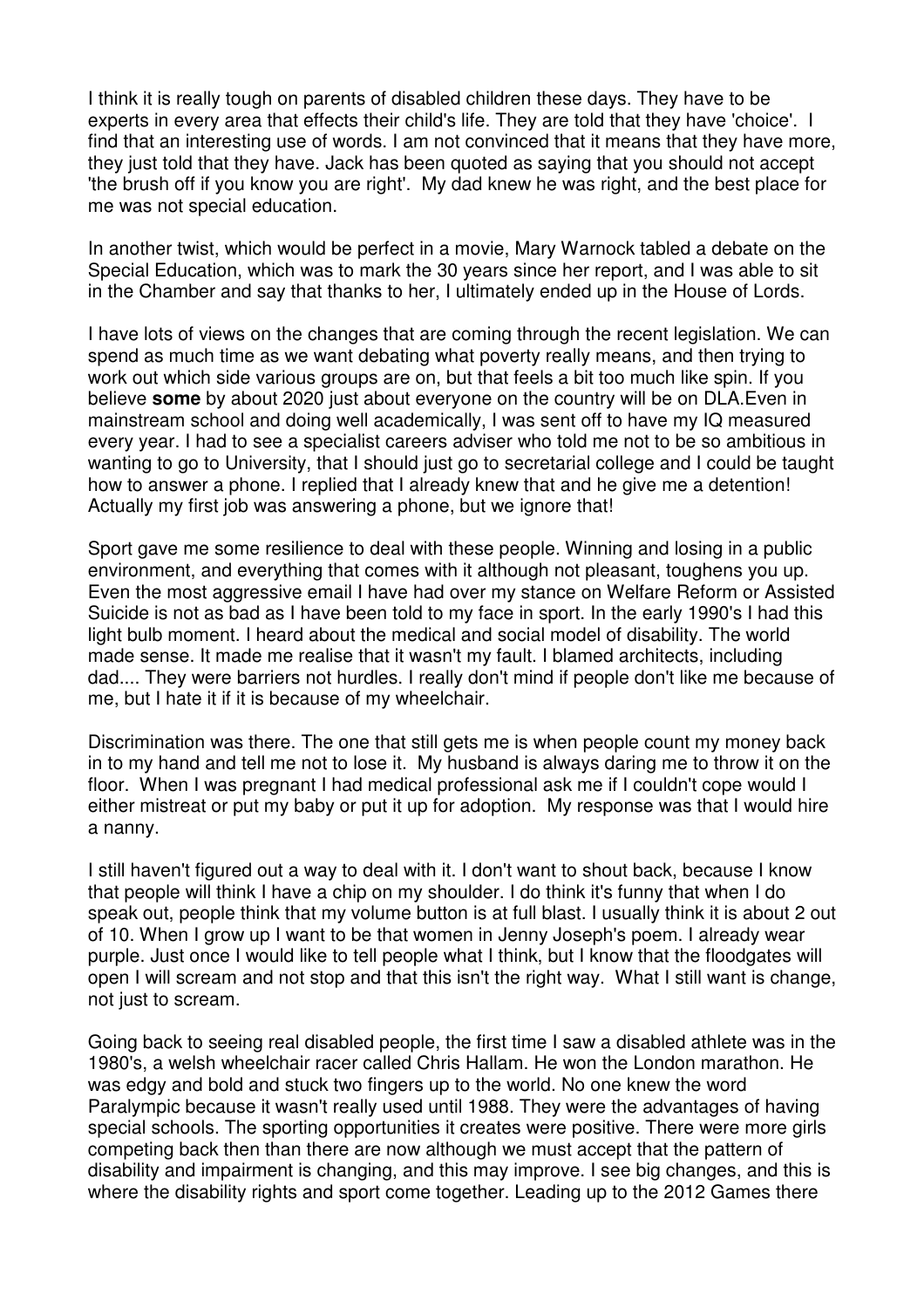were several assumptions made by people on the edge of sport. One is that you could just turn up and you were selected. The second is the assumption is that every disabled person wants to be a Paralympian. A really good friend of mine, who hates sport with a passion, has been constantly asked if she is going to try out for the team. Generally the public understands what it takes to be an Olympian. It's talent and training, and it's boring and hard, and at times amazing. Why assume that an untalented, disabled person who doesn't want to train would be a Paralympian?

I am very protective of the word Paralympian. I know how much work it took me to get there. 25 years of training for about 20 minutes on a Paralympic Games track. I am not an Olympian although I competed 4 times in demonstration races. There is a tendency to use the word Paralympic to mean disability sport. We don't call everyone who goes for a run on a Sunday an Olympian. It probably tells us where we are in terms of understanding of disabled people doing sport. Also the language around disability in sport is interesting.

So, through my career, certainly in the early years, it was pretty tough to convince some people that what we were doing was real sport. And then on the other side, I had disability rights campaigners telling me that I was selling out, by trying to hide my impairment and pretend that I wasn't disabled. The term supercrip was coined. There have been many articles written on this and it is interesting because I felt I was stuck in the middle but didn't know which way to turn.It wasn't so much the athletes wanting to do that, but it was also how the media portrayed us. Certainly some of the media coverage was, and can still be, very patronising. They like to use words like adversity. What adversity did I face? None, I grew up in a middle class family in Cardiff, I was told that I was brave because I did a marathon. I tried to fend it off with a joke. There is nothing brave about doing 150 miles a week in training.

Last year the British Paralympic Association produced a document / guide on language. This was amazing. I have always believed that language is the dress of thought and if we can start to get this right we are moving in the right direction. Of course, impairment and how it is acquired can be an interesting part of the story, but it is not THE story. My husband broke his back in a cycling accident. That is a bit more dramatic than what happened to me, but it didn't change his life. Sometimes I get the impression that people want it to be a devastating experience for him, because they can then look at him differently. But the idea of supercrip left me in limbo. Not always being treated as an athlete on one side, and then being seen to deny my impairment on the other. I wanted to be treated like an athlete who just happened to use a wheelchair. I lost count of the times I compared myself to a cyclist. Just last week someone stopped me and said that 2012 was amazing and they had had tickets for the real olympics and well as the Paralympics. I don't think, or rather hoped that they didn't realise what they were saying. It has been a long battle for inclusion and we have a long way to go

I will be honest. The big reason I wanted the Olympics in London was because it would bring the Paralympics. When we were in Singapore, bidding for the Games, Tessa Jowell asked me if I wanted her to say the 60 days of the Games - I said no. I would have loved to have been in a position where I could say yes. We were bidding to the IOC for the Olympics - the Paralympics would come with that. Understanding the field of play, is as important in sport as it is in politics. 2012 was amazing. So much came together, and people are still talking about the Paralympics. The issue we have to deal with now is Legacy. It is slightly strange that at the same time disability hate crime figures are the worst they have ever been. It means so many different things to different people. It can be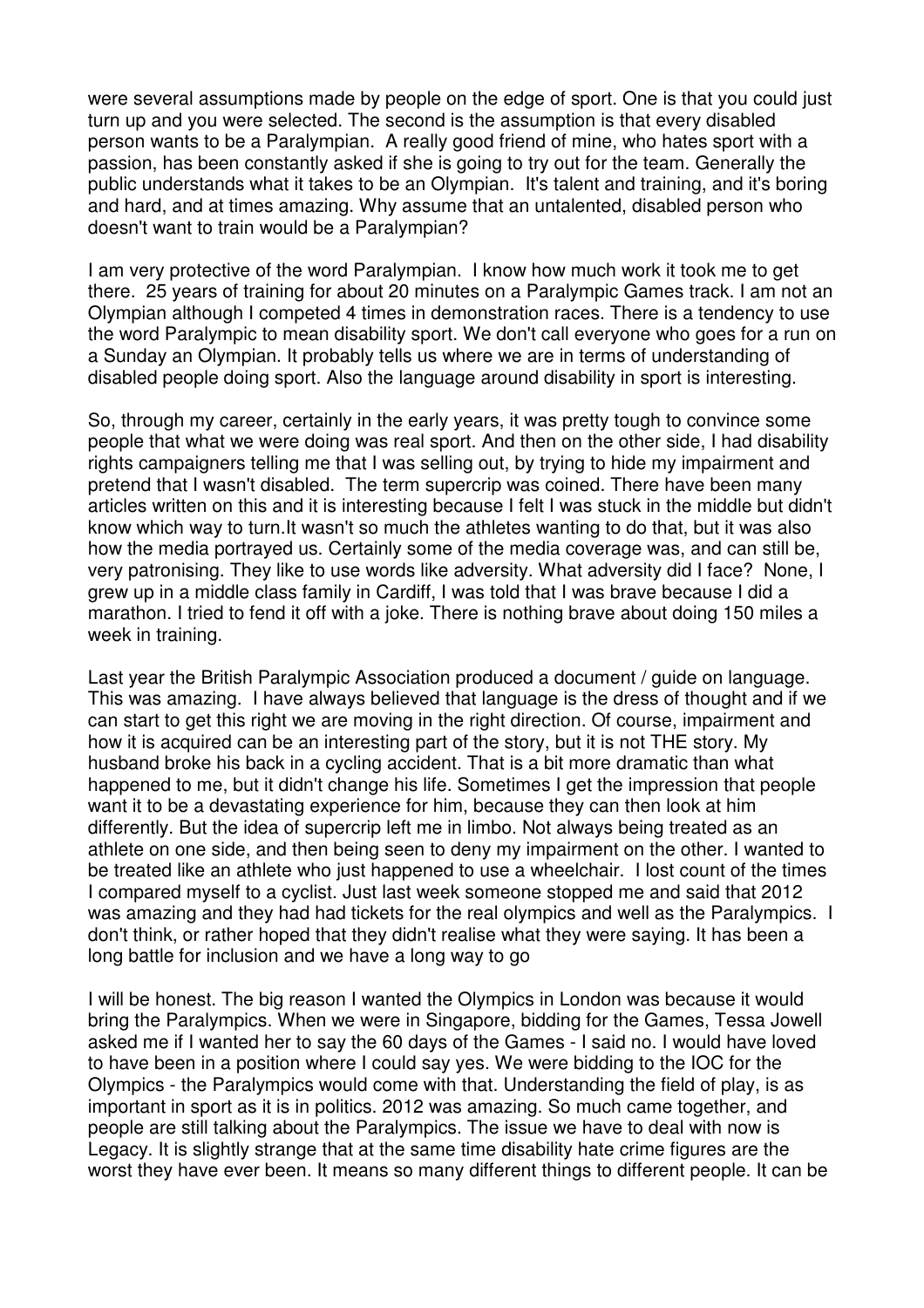the main stadium, sports participation, the Gamesmakers, actually it can be whatever you want it to be. For me it was the chance to change part of the conversation.

The organising committee did some amazing work on diversity and inclusion. As employers they brought lots of disabled people in to the building. About 2 and a half per cent of the staff are disabled, but with an upward trend. It is about constantly pushing those barriers. I had a letter about a month afterwards from a little boy who wrote and told me how amazed he was by everything and he had watched the amputee races, and it had changed his life. He told me that he wanted to run in the Paralympics, but his Mum had told him that he couldn't have a prosthetic leg for Christmas because they were too expensive. I was about to start ringing my friends to help club together, when I realised that the reason his mum said he couldn't have a leg was because he wasn't a leg amputee! The Games was never going to change the world, but we have a limited time left to use the fairy dust moments for positive influence.

Sport has changed, but there is still some tokenistic inclusion. I am frustrated by the sports who are happy to stick a picture of a disabled athlete on a poster, but beneath the surface do little to truly make a difference. As I have mentioned, athletes find it hard to challenge either that or how they are treated because of their contracts. It is more than the squad, it is about how works, and who manages the sport. I am tired of people wanting to be patted on the back for letting some of us through the back entrance, of which again we have to be grateful. Lottery funding was slow to kick in for disabled athletes, but is working well now. Some sports were told that they would only get money if they took on Paralympic side of the sport. Mind you I am not convinced that really changed much. There is a measurement tool in sport called the Equality standards. I want them to be more than a tick box exercise. And I want more than disabled people just being on the poster.

A friend who was a wheelchair user who applied for a job in sport was told that he didn't get it because he couldn't carry bags. I have never seen this in any job description for a coaching position. Also what does it say about some of our athletes? That they are too big to carry their own bags? How many will think they can't do it because they are disabled. The movement has changed. It used to be run by and for disabled people. A fellow athlete who competed in the same time period I did, towards the end of my career looked at me and said that he felt we were in a situation where it was two legs good, four wheels bad. And of course in sport there is always a hierarchy of what is cool to watch. In disability sport, at the moment I think leg amputees are perceived as the coolest because they look more like everyone else. In The Mirror last week Tony Parson's wrote how disabled people were going from Heroes to Scroungers in the space of a year. We are almost a year on from the Games, about the right time for the challenging stories to appear, that won't blight our memory of an amazing Games.

I started talking about it last year when we were debating the change in disability living allowance, because I wanted to make the story real. The people, who were going to be affected, were not all benefits scroungers, watching day time telly on their plasma screens, it was real disabled people. Making it about Paralympians brought it home. We don't know how many will be effected, but I am sure that with 600,000 not making the transition, there are likely to be one or two Paralympians in there.

I have to deal with very personal questions. I am asked how I go to the toilet, whether I had sex or IVF to have my child. I have received many letters from people who have told me that people they don't know have stopped them in the street and asked them if they are on DLA. We are still in a situation where we have to be grateful. If you are a Football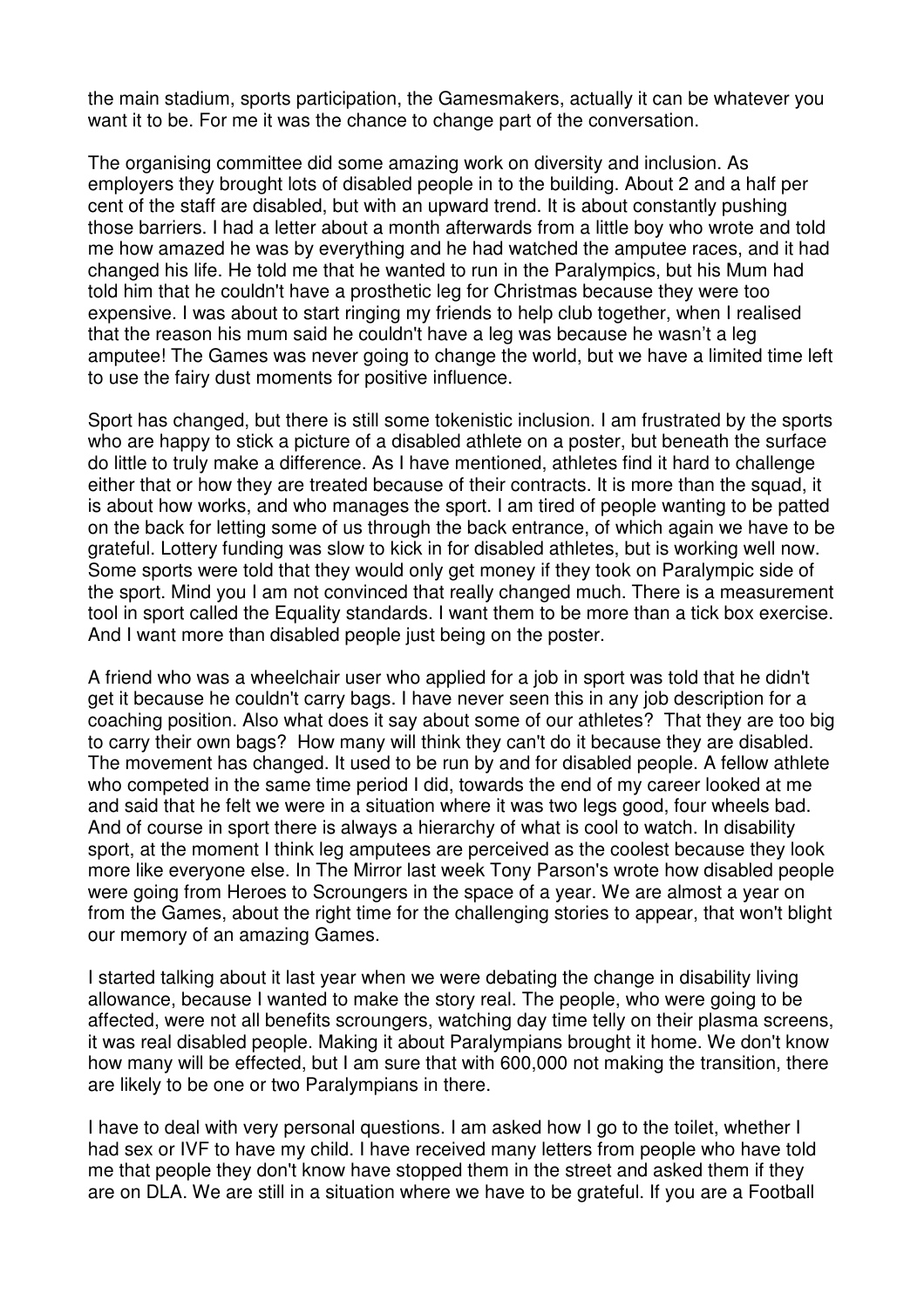supporter then it can be almost impossible to buy a season ticket for some grounds. You can be given your tickets, which means you have no way of complaining. I think this is appalling and is another thing on my list that I am looking at.

I sit on the Board of Transport for London, if there is one thing I would change it is the way of making sure we could turn up and go. Surely with modern technology we could do more. I am tired of being tutted at because I don't always know what I am doing 48 hours in advance. I have offered in the Chamber, and been taken up by one minister to go on a journey by public transport together. I am tired of having to plan what I drink 3 hours before boarding a train in case there is no accessible toilet. Or not being able to buy a drink because I should have a carer with me (I have to say my local train service is brilliant).

About three years ago we were at a tourist attraction in London, and I went to pay, which was challenging because the entrance was inaccessible, and I was told that there were already '3 of you lot in there' so they couldn't let any more in right now. My husband joked about Welsh people thinking we had rights. When we could go in, I queried the amount I was paying because it was too low and was told that my carer (ie husband) got in for free. Why? Because being my husband is so harrowing that he needs to be taken out for a day in London.

I was told by one airline that I couldn't fly with my daughter because I wasn't a responsible adult. But where we are is most disturbing because while these comments resonate with many people in the room, they tell a deeper story of where we are in British society. There were always people who will cheat the system. We see enough of that in sport. With people who cheat their classification system to try and get in to a more advantageous category. In sport means medals, money and publicity. There can be benefit in showing everything that you cannot do. I am unbelievably frustrated listening to talk that the new welfare system is going to be more simplistic, well perhaps if you have a PhD in it, or that we are going to save money. There is absolutely no sign of that. In a recent interview I was asked "how much medication was I on when I was competing?" The answer is none. I was then asked "how much medication I was currently on?". The answer is still none. When I also answered none to how much pain I was in I knew that we were going nowhere. That article was never published. There is too much confusion with being disabled and being sick.

I am sure there are some officials who think that I am being deliberately obtuse when I am filling out the new PIP forms in a briefing meeting. One of the questions was 'list the medical professional who can best describe your impairment'. The answer was none, because the last time I saw my doctor for an illness was back in 1996 when I had tonsillitis. I don't think my daughter standing on my foot and pulling my big toe nail out and a nurse saying I was being dramatic as I arrived in a wheelchair counts! You see it will never work having a philosophical argument about the effect of impairment. I find it interesting and challenging but if it doesn't fit neatly in to a box, an application form or assessment process we will never talk about it. I wonder when are we going to let disabled people out of the box?

The plan was that with the Welfare Reform Bill I was going to sit back and watch and learn, and get involved in a few people's amendments, but I have found that I am not that good at sitting back and shutting up. I have been accused of scaremongering recently, but I believe that people need to be aware of what these changes means, and think that they will be in the group of people with 'most needs'. We are in danger of entering the battle of the press release.